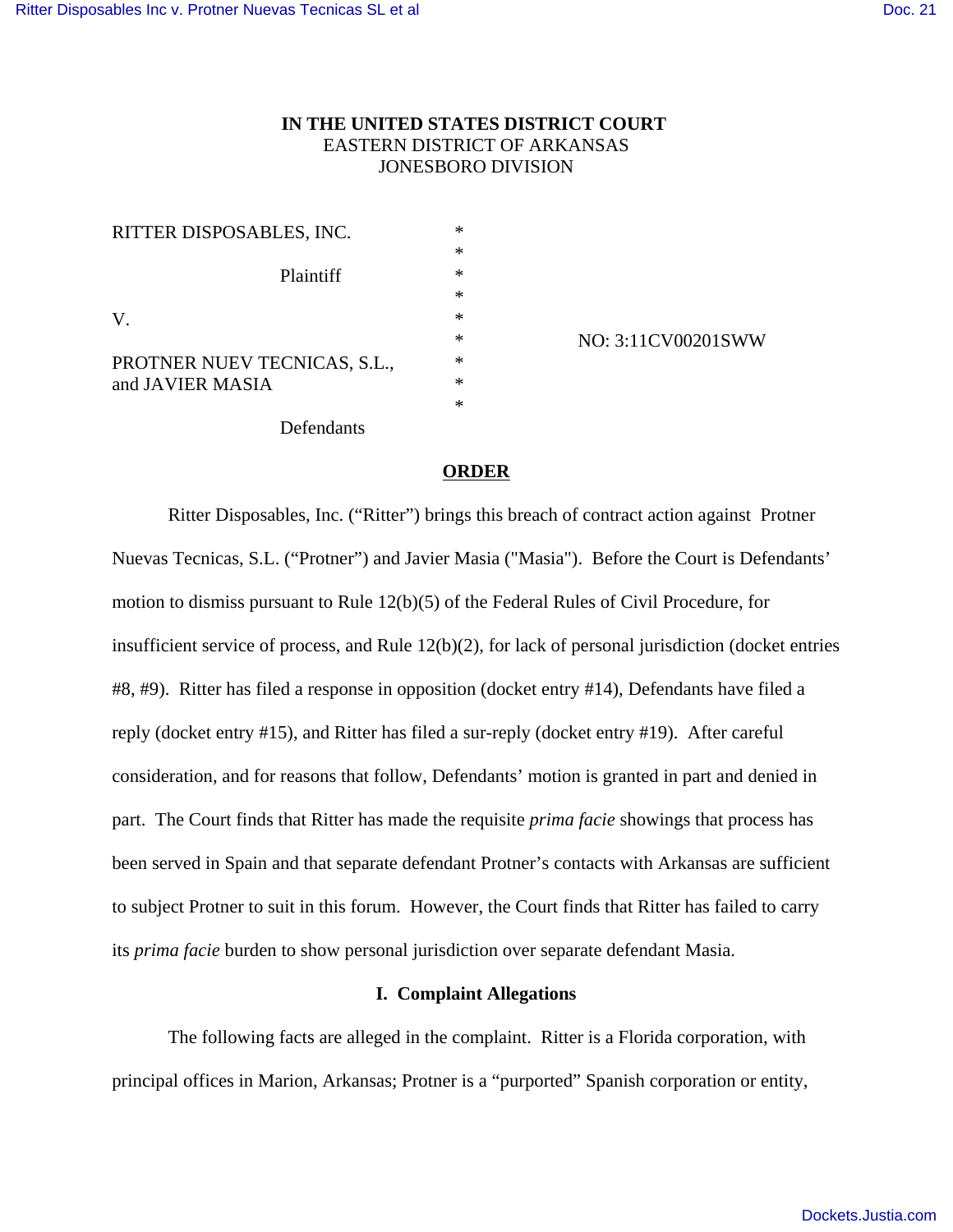with principal offices in Spain; and Masia is a resident of Spain and a representative of Protner.

The parties agreed that Protner would manufacture machinery for Ritter. Beginning in early summer 2010, representatives of Ritter and Protner had verbal, written, and electronic communications regarding the material terms of the purchase agreement, including that Ritter would make a down payment of \$149,602 and that Protner would ship the machinery by December 2010, in time for Ritter to meet customer requirements. Protner and Masia knew that Ritter was located in Arkansas and that the machinery, to be manufactured in Spain, would be shipped to Arkansas, where it would be installed, operated, and maintained

Ritter made the \$149,602 down payment to Protner, and on or about September 14, 2010, Protner sent Ritter a contract ("Contract") signed by Masia on behalf of Protner. Ritter did not and has not signed the Contract. With knowledge of Ritter's time constrains, Protner began the design and manufacture of the machinery. Subsequently, it became apparent to Ritter that Protner would be unable to complete the manufacture and shipment of the machinery in a timely manner. After Protner failed to respond to Ritter's multiple inquiries regarding the status of the machinery, Ritter purchased machinery from an alternative source in order to cover its needs and mitigate damages.

When the parties entered negotiations, Protner was not legally organized as a legally constituted Spanish entity or corporation, and Protner did not complete the process of Spanish incorporation until after September 14, 2010, when Protner sent Ritter the Contract. During negotiations with Ritter, however, Masia represented that Protner was a valid corporation.

The Contract that Protner transmitted to Ritter concludes with an arbitration clause, which provides that any claim resulting from the fulfillment or interpretation of the Contract will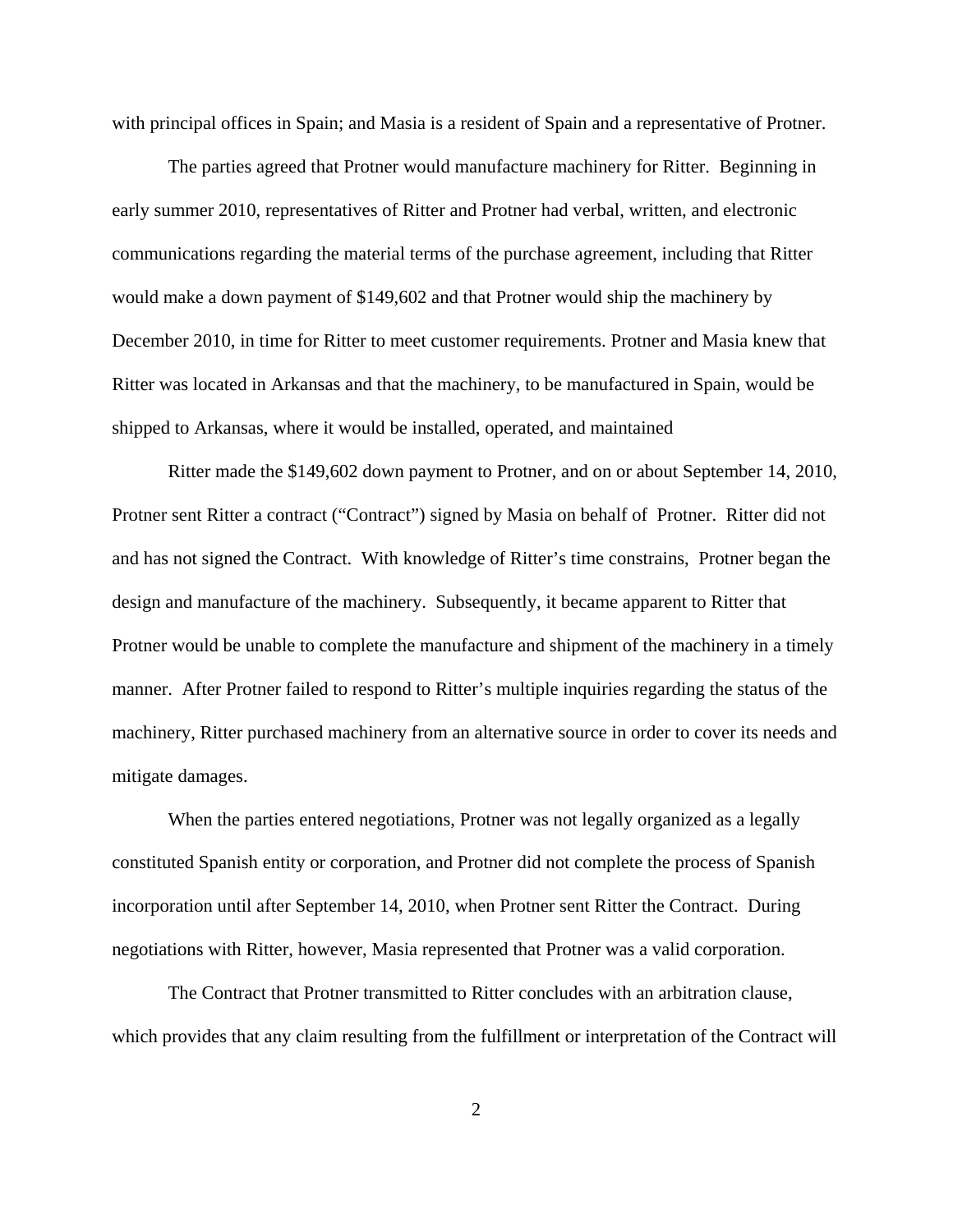be resolved conclusively by arbitration "within the framework of the Arbitration Court of Alcoy [,Spain] . . . ." Compl., Ex. A. In June 2011, Protner initiated an arbitration request in Spain pursuant the arbitration clause contained in the Contract. According to Ritter, Protner attempted to manipulate the arbitration proceeding in its favor and refused to agree to an English-speaking arbitrator.

On July 12, 2011, Ritter commenced this action for breach of contract in state court, seeking an injunction barring Protner from proceeding with an arbitration proceedings in Spain, a declaratory judgment that any contract between the parties is null and void, return of the aforementioned \$149,602 deposit, and \$939, 226.06 in damages including lost profits.

On July 13, 2011, the Circuit Court for Crittenden County, Arkansas entered a temporary restraining order prohibiting Defendants from "proceeding in any fashion with any Spanish arbitration process or proceeding concerning the allegations raised in Plaintiff's complaint . . . . " Docket entry #1, Ex. #2. By letter dated August 5, 2011, Ritter, through counsel, transmitted a letter to Defendants, notifying them of this lawsuit and the temporary restraining order and stating that formal service of process would follow. *See* docket entry #9, Ex. A. On October 3, 2011, Ritter filed a certified return of process in state court. *See* docket entry #14, Ex. B. On October 5, 2011, Defendants removed the case to federal court, asserting that the Court has original jurisdiction by virtue of diversity of citizenship between the parties and an amount in controversy exceeding \$75,000.

# **III. Defendants' Motion to Dismiss**

Defendants seek dismissal for insufficient service of process under Rule 12(b)(5) and for lack of personal jurisdiction under Rule 12(b)(2). Although Ritter bears the ultimate burden to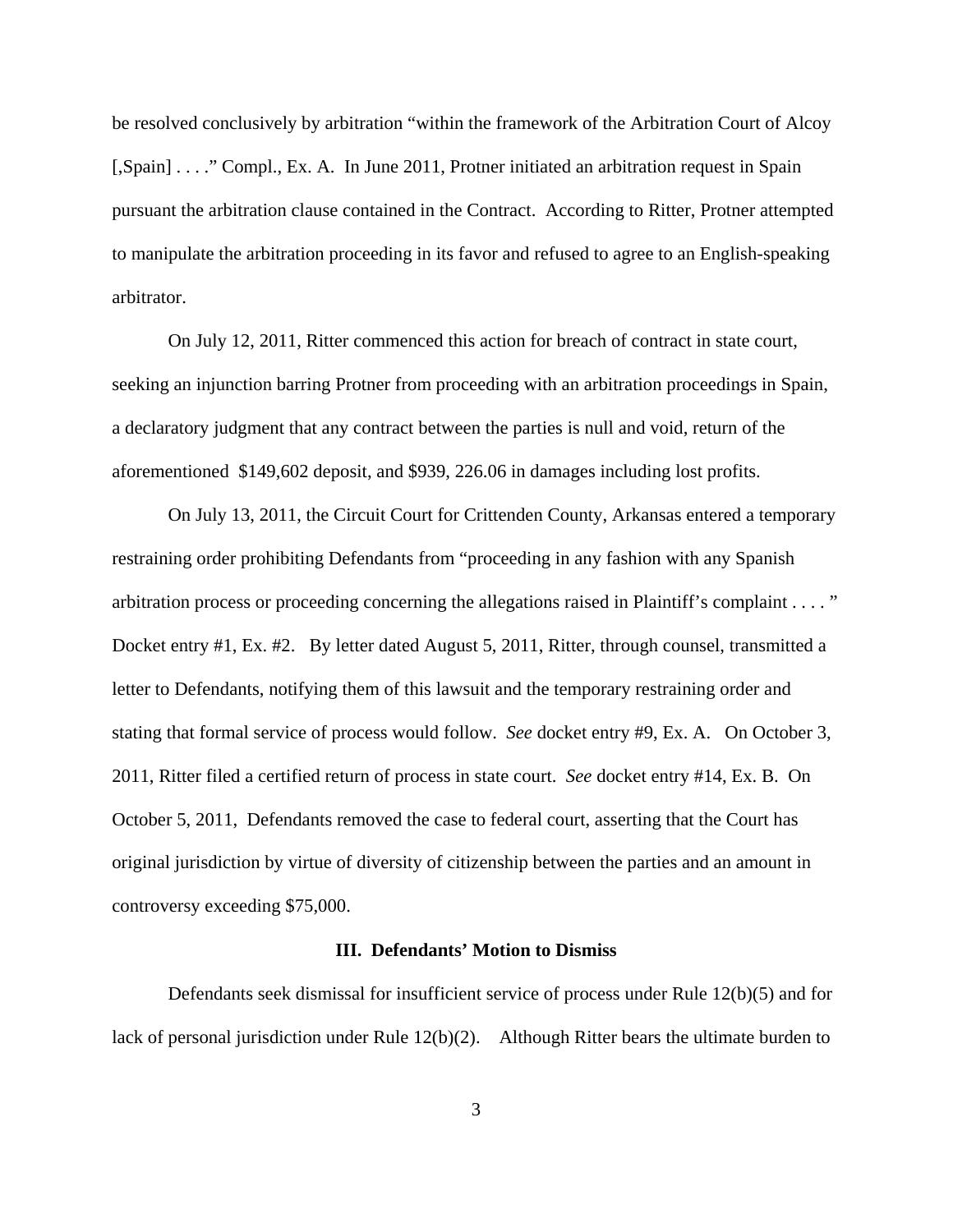prove service of process and personal jurisdiction by a preponderance of the evidence, to survive a motion to dismiss, Ritter need only make a *prima facie* showings that it effected service of process on Defendants and that the Court has personal jurisdiction over Defendants. *See Northrup King Co. v. Compania Productora Semilas Algodoneras Selectas, S.A.,* 51 F.3d 1383, 1387 (8th Cir. 1995)(citing *Dakota Industries, Inc. v. Dakota Sportswear, Inc*. 946 F.2d 1384, 1387 (8<sup>th</sup> Cir. 1991)).

### **Sufficiency of Service of Process**

 Defendants assert that Ritter failed to effect service of process on Masia, an individual, and Protner, a Spanish limited liability company. Rule  $4(f)(1)$  of the Federal Rules of Civil Procedure provides that an individual in a foreign country may be served by "any internationally agreed means of service that is reasonably calculated to give notice, such as those authorized by the Hague Convention on the Service Abroad of Judicial and Extrajudicial Documents." Fed. R. Civ. P.  $4(f)(1)$ . Rule  $4(h)(2)$  governs service on a foreign corporation, partnership, or other unincorporated association outside a judicial district of the United states and provides that unless otherwise provided by federal law, service may be effected by an manner prescribed for individuals under Rule(f), except personal delivery under Rule  $4(f)(2)(C)(I)$ .

The Hague Convention, to which the United States and Spain are parties, states that its purpose is "to create appropriate means to ensure that judicial and extrajudicial documents to be served abroad shall be brought to the notice of the addressee in sufficient time" and "to improve the organization of mutual assistance . . . by simplifying and expediting the procedure." Hague Convention, preamble, 20 U.S.T. 361, *reprinted in* Fed. R. Civ. P. 4, Treaties and Conventions at 60 (West 2012).

4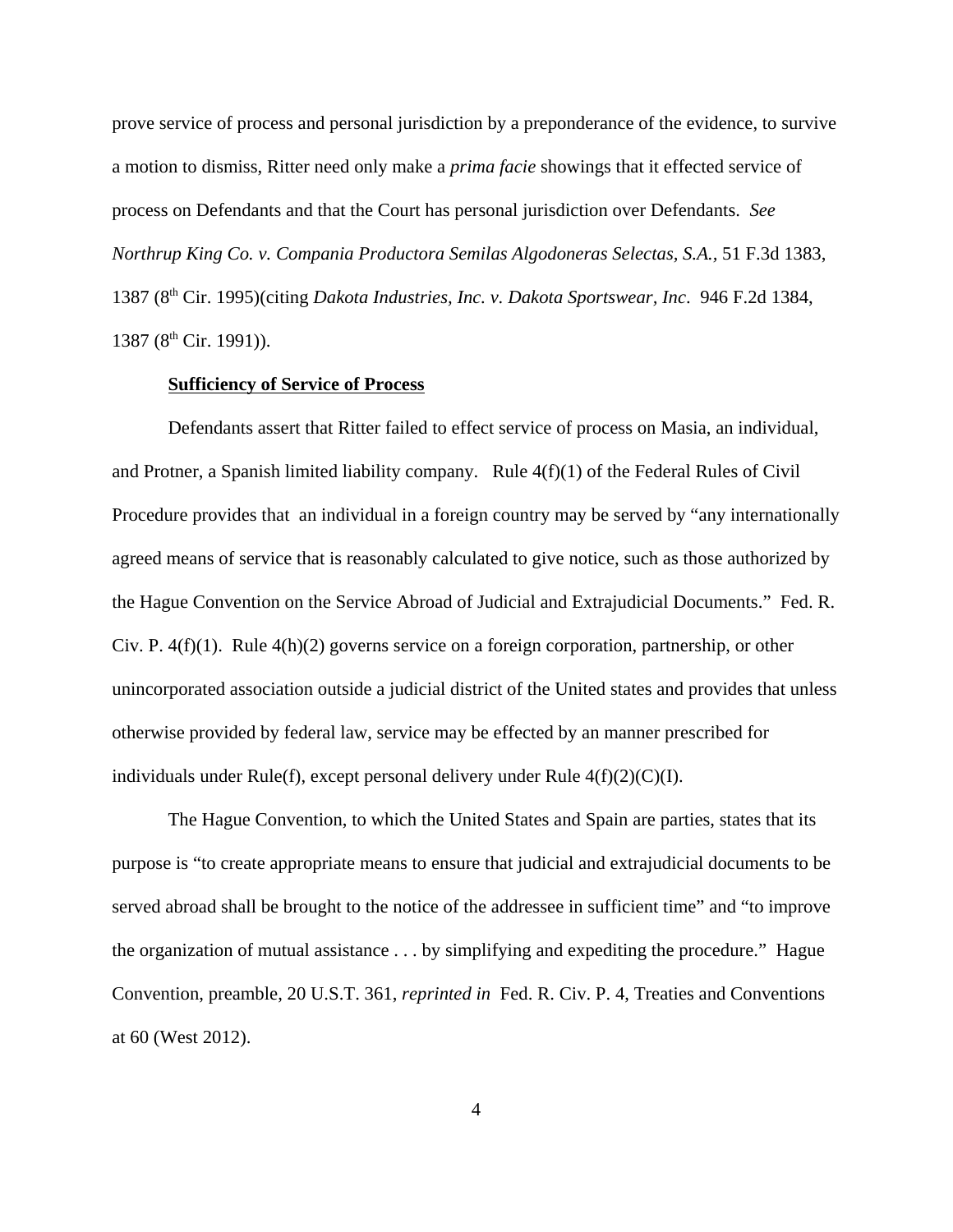Articles 2 through 6 of the Hague Convention provide procedures for service by a central authority designated by each member nation. In addition to service of process through a country's central authority, the Hague Convention provides a variety of additional methods of service, but it permits a signatory nation to object to any of the additional procedures. Important in this case, Article 10(c) of the Hague Convention states, "Provided the State of destination does not object, the present Convention shall not interfere with . . . the freedom of any person interested in a judicial proceeding to effect service of judicial documents directly through the judicial officers, officials or other competent persons of the State of destination." Ritter maintains that it effected service of process an Masia and Protner in accordance with Article  $10(c)$ .

Ritter's attorney of record, William L. Bomar, testifies by affidavit that Ritter engaged counsel in Spain to secure an appropriate officer to personally serve Defendants pursuant to the Hague Convention. *See* docket entry #14, Ex. A (Bomar Aff.) ¶ 5. Bomar reports that Ritter's Spanish counsel and Defendants' counsel in Spain agreed that Defendants would make themselves available to accept formal service of process, and on September 19, 2011, Daniel J. Dabrowski ("Dabrowski") delivered summonses and copies of the complaint to Protner's physical business address, where they were received and accepted by a Protner employee. *See* Bomar Aff. ¶ 6. Bomar further states that Ritter went to great expense and effort to have all documents translated into Spanish and to accomplish service of process in accordance with the Hague Convention. *See* Bomar Aff., ¶ 10.

By affidavit, Dabrowski testifies to the following:

<sup>•</sup> Dabrowski is a resident of Spain and an official procurador under Spanish law. A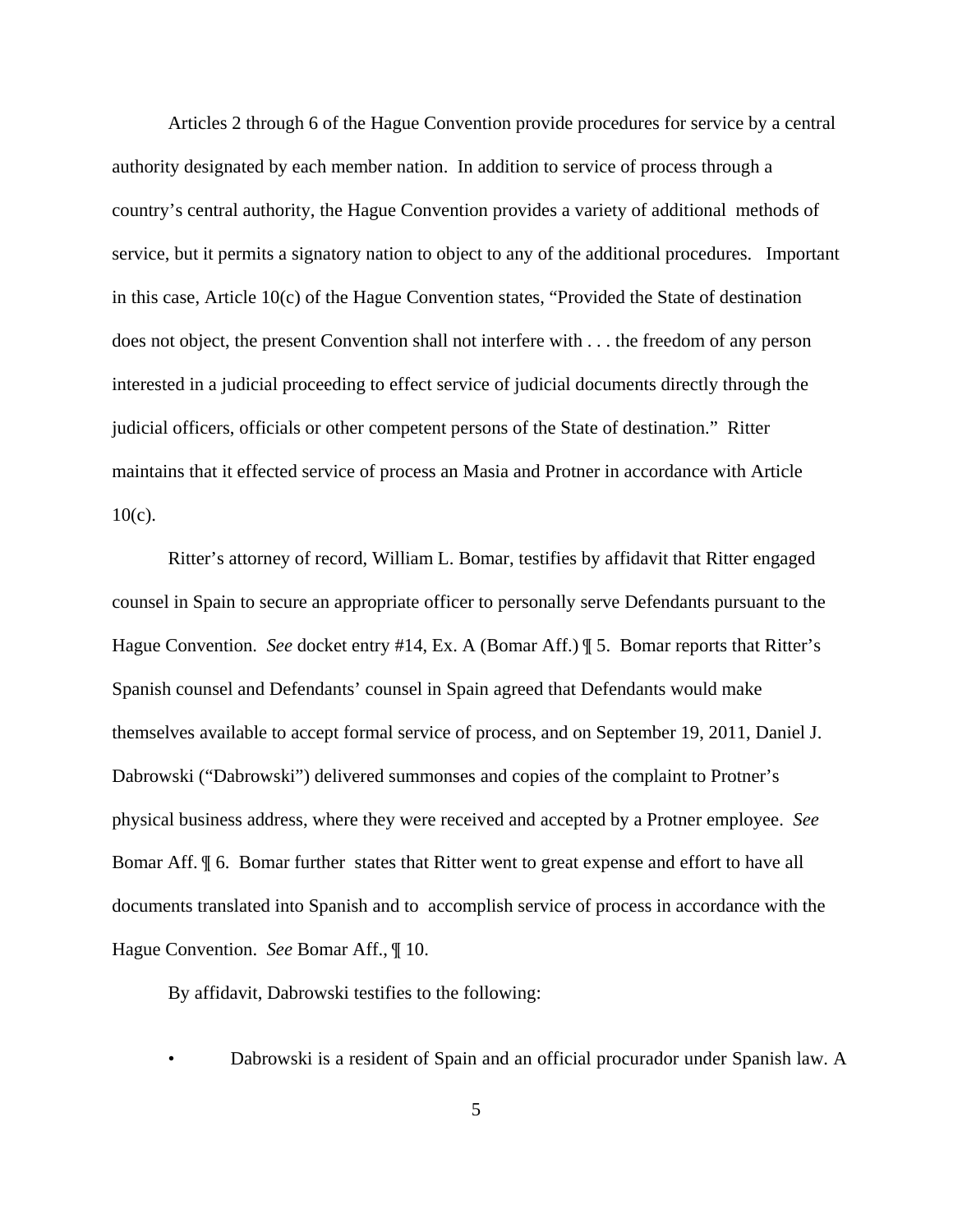"procurador" is roughly the equivalent of a court representative or proctor.

- In July or August 2011, a law firm with offices in Spain engaged Dabrowski to undertake service of a complaint and summons on Protner and Masia. Dabrowski attempted service on August 11, 2011 at Protner's place of business, and he encountered a person who refused to identify himself, refused service, and indicated that Protner was closed for vacation until August 29, 2011.
- Dabrowski attempted service again on September 6, 2011, and an individual, who identified himself as Fransciso Domemech ("Domemech") and stated that he was a Protner employee, refused service. Domemech told Dabrowski that Protner's lawyers had advised him to refuse service and that Masia would be away until September 9, 2011. Dabrowski provided Domemech his contact information.
- *•* On September 6 or 7, 2011, Dabrowski was contacted by Ruth Gonzalez, who identified herself as counsel for Protner and Masia. Gonzalez inquired about the nature of documents Dabrowksi had attempted to serve, and Dabrowski declined to provide any information prior to serving the documents.
- *•* Gonzalez contacted Dabrowski again on September 19, 2011 and stated that "they were willing to be served."
- Dabrowski went to Protner's place of business on September 19, 2011 and again encountered Domemech, who voluntarily accepted service of process for Protner and Masia and signed a receipt. *See* Dabrowski Aff., Ex. B.
- Dabrowski executed the return of service form on the summons forms and returned them to Ritter's counsel. *See* Dabrowski Aff., Ex. C.

Docket entry #18, Ex. A (Dabrowski Aff.).

The parties agree that Spain has not objected to the alternative forms of service provided under Article 10(c). However, Defendants argue that Spanish law does not authorize service by private individuals and mandates service by judicial officials only. Defendants present the affidavit of Elena Lopez Ayuso ("Lopez"), a Spanish attorney, who testifies that under Spanish rules of procedure, a procurador must be authorized by a court to carry out service in a specific case. Defendants assert that Dabrowksi is not a judicial officer, and he was not authorized by a court to effect service in this case.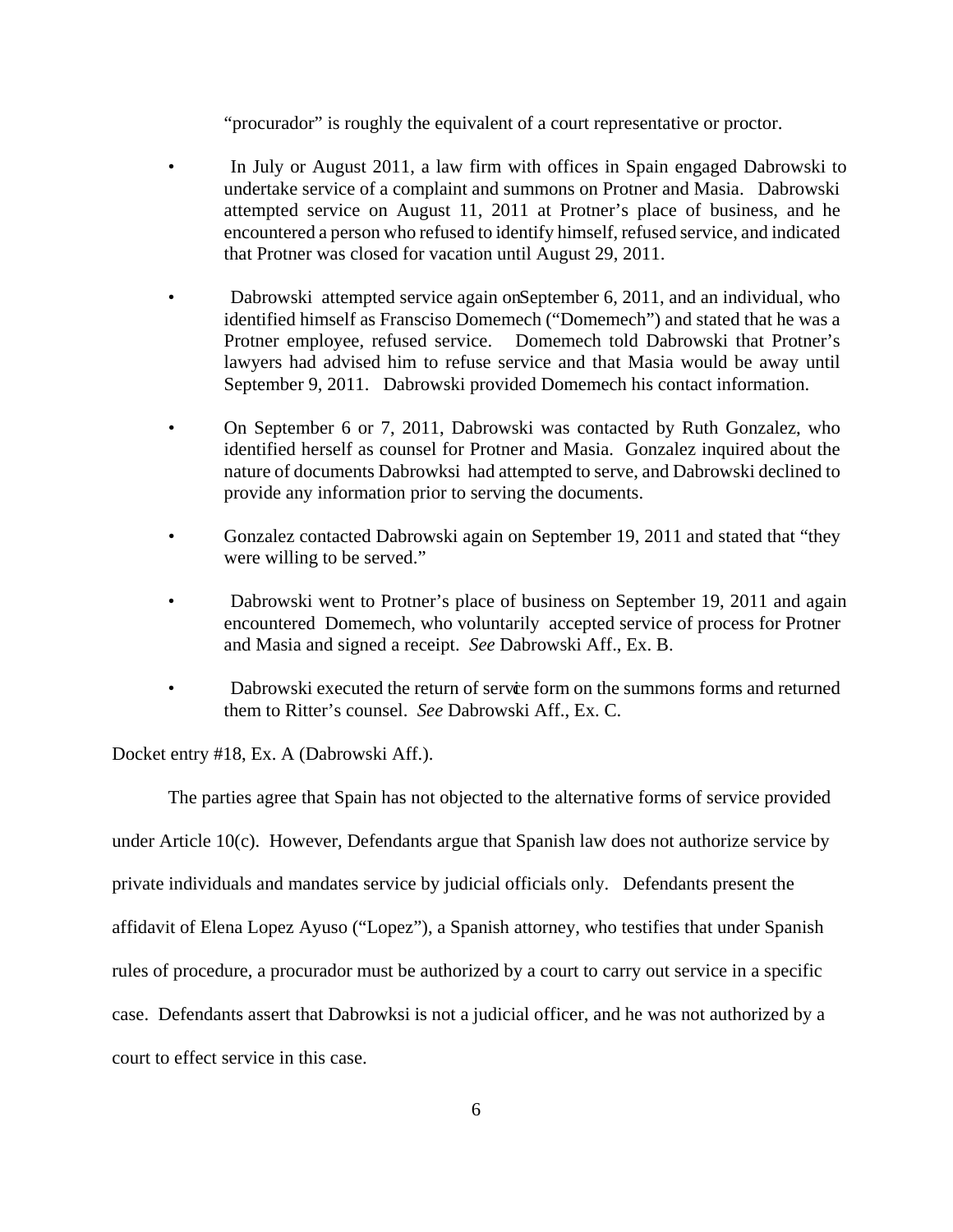In response, Ritter presents an affidavit by Spanish attorney Jon Aurrecoechea

("Aurrecoechea"), who opines that Lopez construes Spanish procedural rules too narrowly. *See* docket entry #18, Ex. B. Citing the Spanish Civil Procedure Act ("SCPA"), Aurrecoechea states that the SCPA permits the procurador of a party who has already appeared before the court to carry out service of process without assistance of a court, by means of personal service. Aurrecoechea notes that there is no Spanish judicial proceeding in this case, and the SPCA does not provide a procedure for obtaining court authorization for service of process in a foreign proceeding.

Article 10(c) permits service of judicial documents directly through judicial officers or officials or "other competent persons of the State of destination." Although Spain has a specific procedure for service by personal delivery by a judicial officer in cases pending in local courts, the Court finds no evidence that the Spanish law expressly or impliedly prohibits private individuals from serving process arising out of foreign litigation. Dabrowski testifies that he is an adult resident and citizen of Spain and an official procurador under Spanish law, and the Court finds that he qualifies as a competent person for purposes of Article 10(c).

Defendants also argue that service upon Masia was insufficient because he was not served personally. Lopez acknowledges that under Spanish procedural rules,<sup>1</sup> an individual's place of work can be considered his domicile for purposes of service of process, and in the absence of the defendant, service can be accomplished upon any person who affirms to know the

<sup>&</sup>lt;sup>1</sup>Rule  $4(f)(2)(A)$  of the Federal Rules of Civil Procedure addresses service upon an individual in a foreign country and provides that if there is no internationally agreed means, or if an international agreement allows but does not specify other means, an individual may be served "as prescribed by the foreign country's law for service in that country in an action in its courts of general jurisdiction." Fed. R. Civ. P.  $4(f)(2)(A)$ .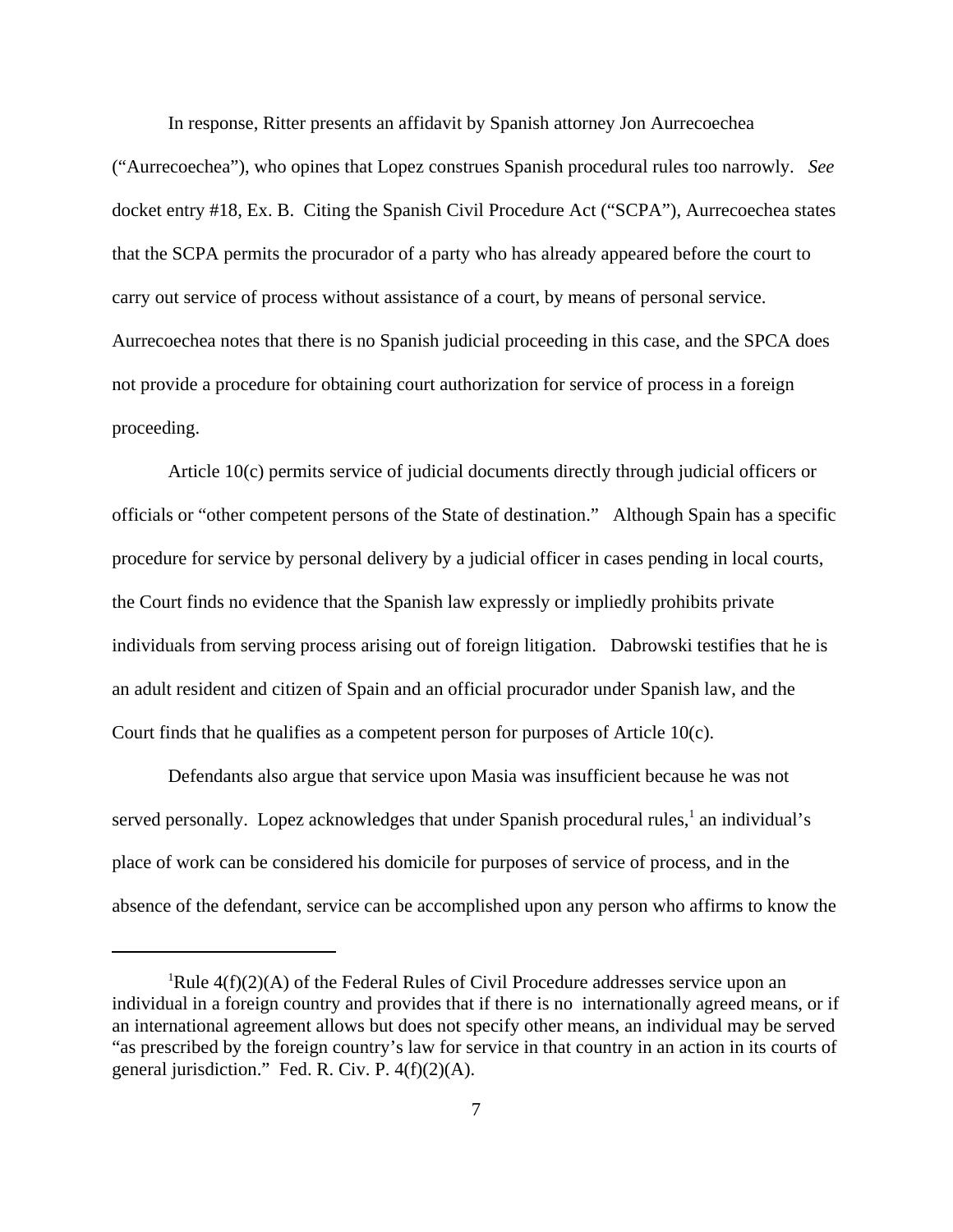defendant or by a worker in charge of receipt of deliveries. However, Lopez opines that there is no evidence that Dabrowski used witnesses or any other method to prove that Mr. Domemech was authorized to receive process for Masia.

Dabrowski testifies under oath that when he first attempted service at Masia's place of business, Domemech identified himself as a Protner employee, and he refused service in accordance with directions he received from Protner's lawyers. Dabrowski states that Domemech informed him that Masia would be away until September 9, 2011. Dabrowski further testifies that after Defendants' Spanish attorney told him that Masia and Protner would accept service, he returned to Protner's and Masia's place of business, where Domemech voluntarily accepted the summons and complaint for Masia and signed a receipt. A copy of the receipt is attached to Dabrowski's affidavit. *See* Dabrowski Aff., Ex. B. Defendants do not dispute Dabrowski's account of events, and the Court finds that Ritter has met its *prima facie* burden to show that it accomplished service of process upon Masia and Protner in accordance with the Hague Convention and the Federal Rules of Civil Procedure.

#### **Personal Jurisdiction**

To survive a motion to dismiss for lack of personal jurisdiction, a plaintiff must make a *prima facie* showing that personal jurisdiction exists, which is accomplished by pleading facts sufficient to show that the defendants can be subject to jurisdiction within the state. See *K-V Pharmaceutical Co. v. J. Uriach & CIA, S.A., 648 F.3d 588, 591(8<sup>th</sup> Cir. 2011)(citations* omitted). Such a *prima facie* showing "must be tested, not by the pleadings alone, but by the affidavits and exhibits presented with the motions and opposition thereto." *Dever v. Hentzen Coatings, Inc*., 380 F.3d 1070, 1072 (8th Cir.2004).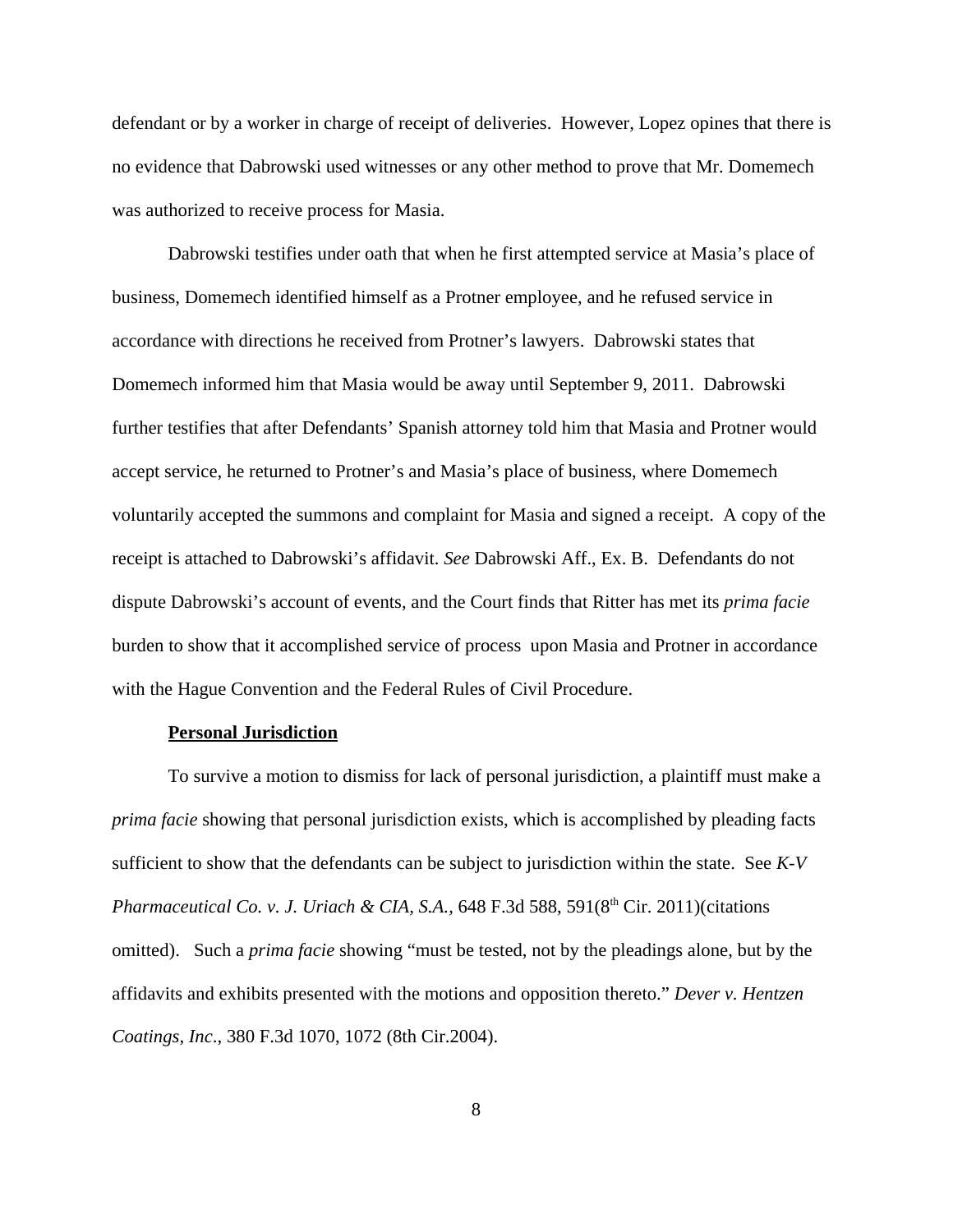Although the plaintiff bears the ultimate burden of proof, personal jurisdiction over the defendant need not be proved by a preponderance of the evidence until trial or until the court holds an evidentiary hearing. *See Dakota Industries, Inc. v. Dakota Sportswear, Inc*. 946 F.2d 1384, 1387 (8th Cir. 1991)(citing *Cutco Ind. v. Naughton*, 806 F.2d 361, 365 (2d Cir.1986)). "If the district court does not hold a hearing and instead relies on pleadings and affidavits, . . . the court must look at the facts in the light most favorable to the nonmoving party, and resolve all factual conflicts in favor of that party." *Id*. (citations omitted).

A federal court sitting in a diversity action may assume jurisdiction over a nonresident defendant to the extent permitted by the long arm statute of the forum state. Arkansas's longarm statute permits the assertion of jurisdiction to the fullest extent allowed by the Fourteenth Amendment's Due Process Clause, which permits the exercise of personal jurisdiction over a nonresident defendant that has "certain minimum contacts with [the forum state] such that the maintenance of the suit does not offend 'traditional notions of fair play and substantial justice.'" *International Shoe Co. v. Washington,* 326 U.S. 310, 316, 66 S. Ct. 154 (1945)(quoting *Milliken v. Meyer,* 311 U.S. 457, 463 (1940)).

The Supreme Court has held that in order to exercise personal jurisdiction, "it is essential in each case that there be some act by which the defendant purposefully avails itself of the privilege of conducting activities within the forum State, thus invoking the benefits and protections of its laws." *Hanson v. Denckla,* 357 U.S. 235, 253, 78 S. Ct. 1228 (1958). Five factors should be considered when resolving a personal jurisdiction inquiry: (1) the nature and quality of the defendant's contacts with the forum state; (2) the quantity of those contacts; (3) the relation of the cause of action to the contacts; (4) the interest in the forum state in providing a

9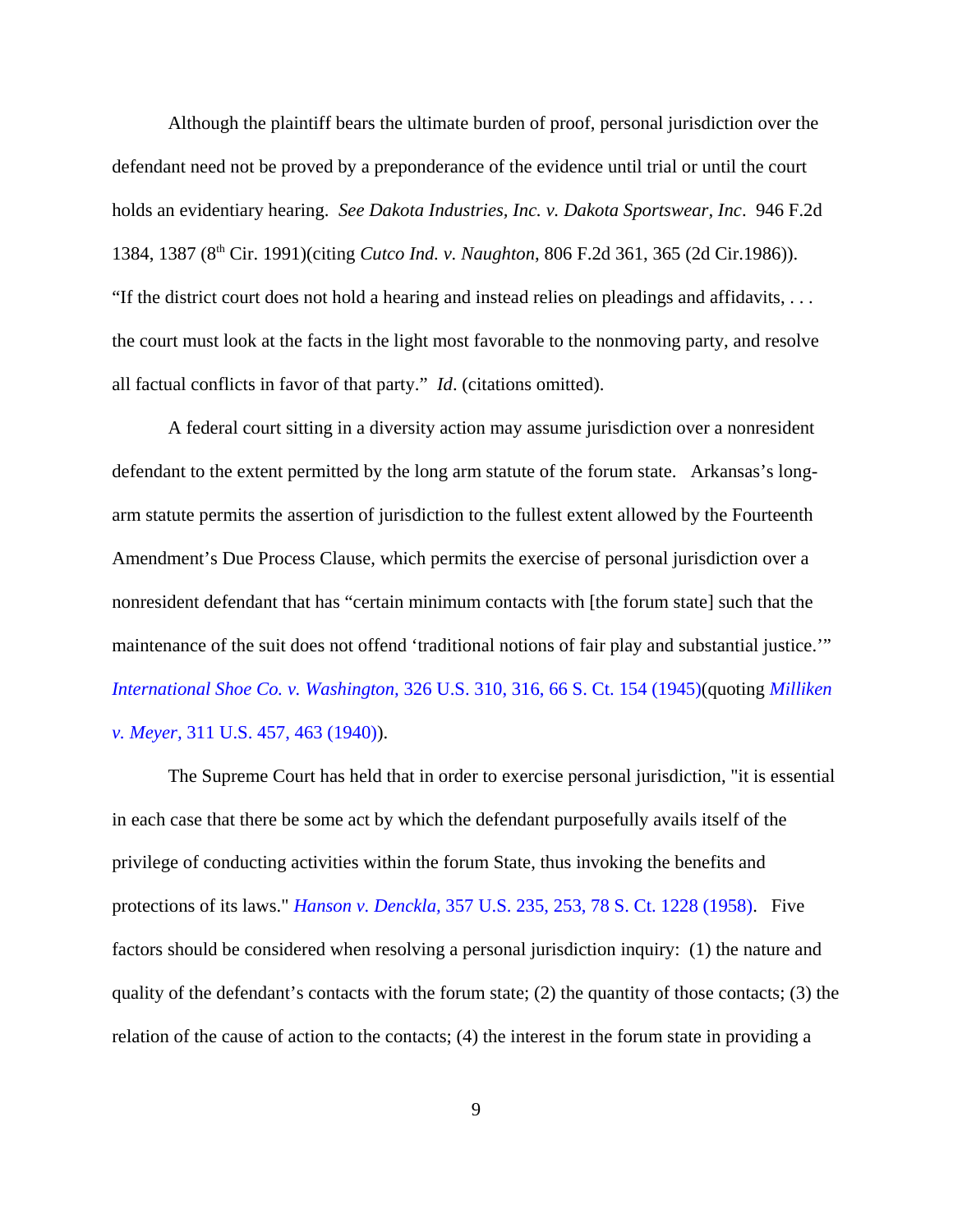forum for its residents; and (5) the convenience of the parties. *Digi-Tel Holdings, Inc. v. Proteq Telecommunications (PTE), Ltd.*, 89 F.3d. 519, 522-23 ( $8<sup>th</sup> Cir.$  1996).<sup>2</sup> The first three factors are closely related and are of primary importance, while the last two factors are secondary. *Id.* at 523.

In an effort to demonstrate that Defendants purposefully availed themselves of the privilege of conducting activities within Arkansas, Ritter points to several clauses included in the Contract, which was drafted by Protner.

First, the Contract contains a setup and installation provision that states: "Technicians are available, at the purchaser's expense, to assist with the installation and start up of the machine." Compl., Ex. A. Ritter argues that the foregoing provision clearly contemplates the use of Protner employees to assist with the installation and start up of the machinery in Arkansas. Second, the Contract contains a warranty provision, which states that the machine would be warranted for a 12-month period from the date of shipment, during which Protner "will supply, free of charge, any spare part once they have the faulty one." *Id*. Third, the Contract provides that Ritter will pay 95% of the purchase price before installation and "5% after installation *and acceptance at the customer's facilities*." *Id*.(emphasis added). Fourth, under the heading

<sup>&</sup>lt;sup>2</sup>The Supreme Court has identified two types or theories of personal jurisdiction: general and specific. General personal jurisdiction exists when the defendant has "continuous and systematic" contacts with the forum state, even if the injuries at issue in the lawsuit did not arise out those contacts. *See Helicopteros Nacionales de Colombia, S.A. v. Hall*, 466 U.S. 408, 415-16, 104 S.Ct. 1868 (1984). Specific personal jurisdiction, in contrast, exists only if the injury giving rise to the lawsuit occurred within or had some connection to the forum state. *Id*. at 414, 104 S.Ct. 1868. Here, the defendants' alleged contacts with Arkansas are related to the dispute giving rise to this litigation and are insufficient to subject the separate defendants to general jurisdiction in Arkansas.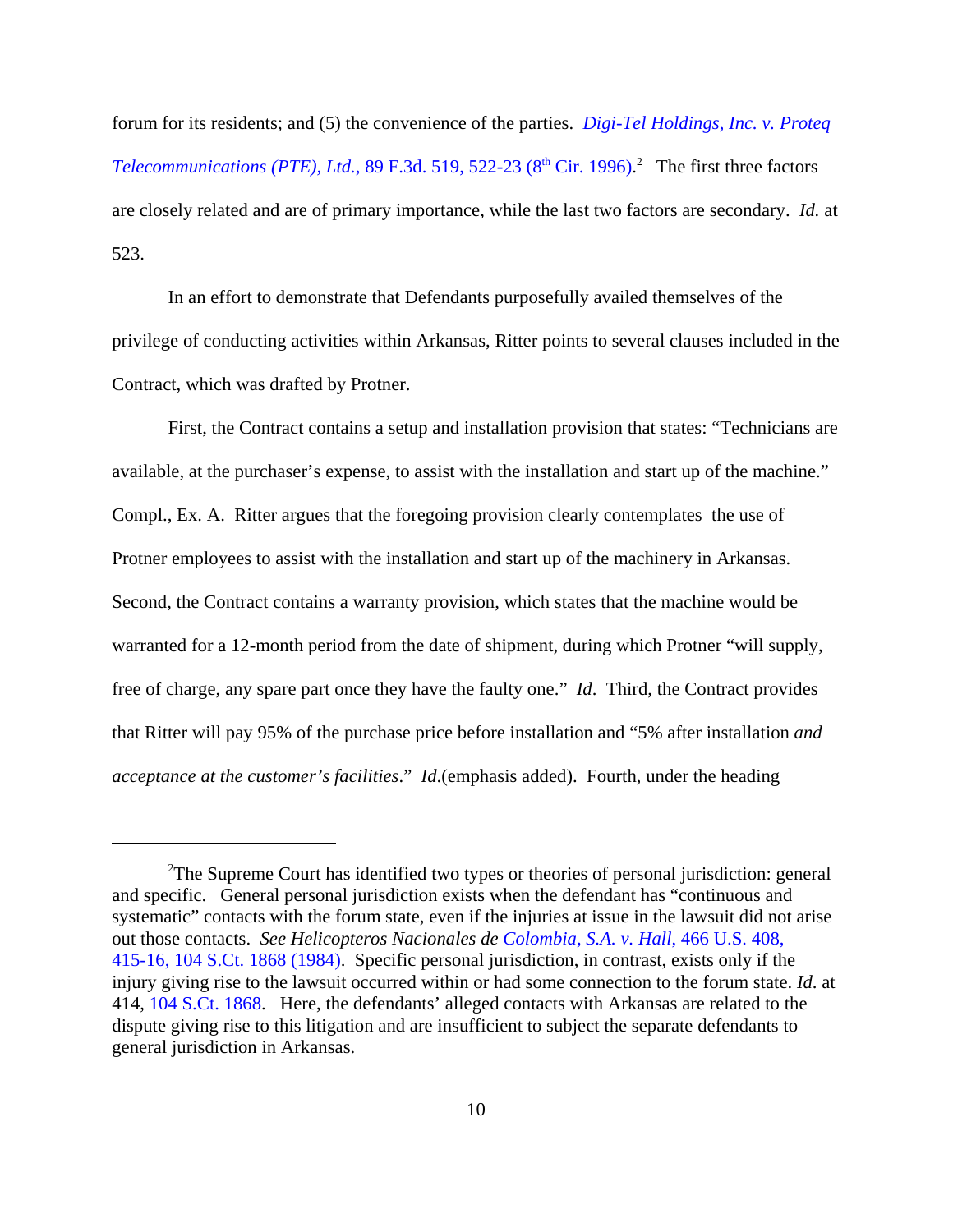"Retention of Title," the contract reads: "All goods object of this contract will remain property of PROTNER until complete payment of the price. Until then, the goods will be considered as a deposit held by the purchaser, with all the obligations as a depositary." *Id*. Fifth, under the heading "Industrial Property Rights," the Contract provides:

PROTNER retains the industrial property rights of the machines supplied by PROTNER, as well as the KNOW-HOW, and concedes to the purchaser the usufruct of these rights. The purchaser will not disclose any details of the machine to third parties and will ensure that none of his personnel does. In the event of the purchaser selling the machine [to] a third party, this cannot be a company competitor of PROTNER, and the purchaser will advise the third party about PROTNER'S property rights and pass along this obligation here described to the third party, notifying . . . PROTNER in [writing] the identity of the third party.

*Id*.

In support of Defendants' motion to dismiss, Masia testifies that Protner is a Spanish limited liability mercantile company and that he is Protner's sole member and shareholder. According to Masia, Protner sells machinery manufactured by another entity: Promotora Nuevas Tecnicas, S.A. ("Promotora"), a Spanish corporation. Masia states that in September 2009, Promotora commenced a proceeding, which is still pending, similar to a business reorganization available under United States bankruptcy laws. Masia testifies that Protner is not registered to do business in the United States, it has no registered agent, property, bank accounts or business operations in this country, and it does not direct advertisements to the United States.

Masia recalls that in July 2009, Ritter's representative, Mark Pisahl ("Pisahl") contacted him through Promotora's website and inquired about the manufacture and purchase of a machine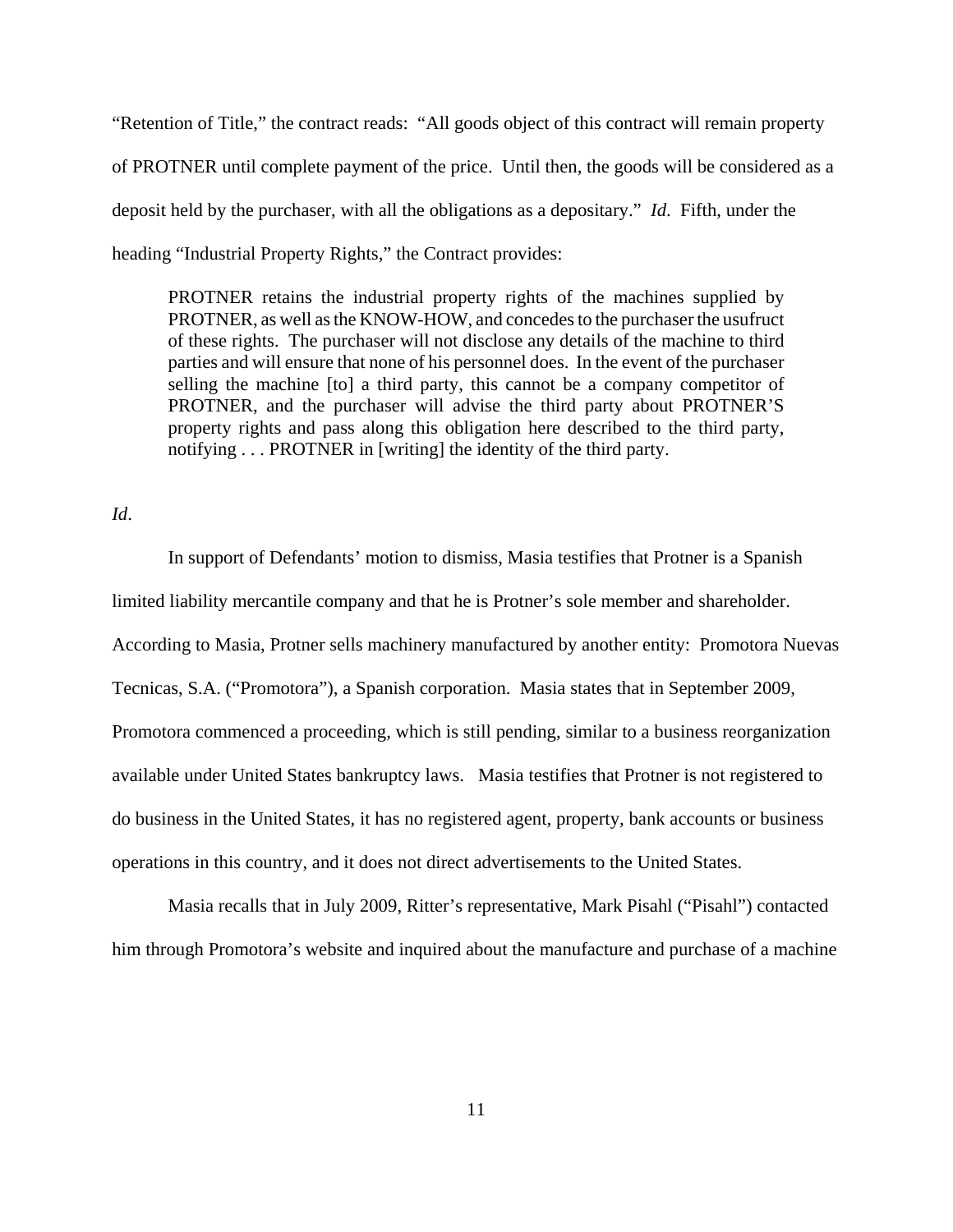for Ritter.<sup>3</sup> Masia states that he and Pisahl communicated via email messages regarding the possibility that Ritter might purchase equipment from Promotora, and in March 2010, Pishal visited Promotora's facilities in Spain for a machine demonstration. Masia states that he has no connection with Arkansas and did not visit the United States in his dealings with Ritter.

Masia testifies that Pisahl voiced concern about Promotora's insolvency, and the two discussed conducting the machinery sale "through a new entity to be formed, which was ultimately Protner." Docket entry #9, Ex. #1, ¶ 6. On September 14, 2010, Protner transmitted the Contract to Ritter, which Masia contends contained all of the proposed terms and conditions associated with the sale.

The Contract, which bears Masia's signature, states: "Order is confirmed when down payment is received and embossing pattern defined." Compl., Ex. A. Exhibits attached to Masia's affidavit show that on September 16, 2010, Ritter wired a down payment to a Spanish bank, and on October 11, 2010, Protner received confirmation regarding an embossing pattern.

Masia states that in March 2011, Grant Coblentz from Ritter visited Spain to test machines and that Ritter ultimately reneged on the purchase agreement and purchased machinery elsewhere.

Defendants assert that Masia's negotiations with Pisahl and Coblentz were made to achieve a one-time sale of machinery and that Protner "went to great lengths" in ensure that no

<sup>&</sup>lt;sup>3</sup>In its complaint, Ritter alleges that the parties' communications began in early summer 2010. However, Defendants present a copy of an email, dated July 31, 2009, to "protner@protner.com," from Mark T. Pisahl of Ritter Disposables, Inc., which states: "Please have someone contact me from WALI. I'm interested in purchasing 130 napkin folding machine. I can be reached either by email or my office in the USA." Docket entry #9, Ex. #1 (Masia Aff.), attached Ex. B.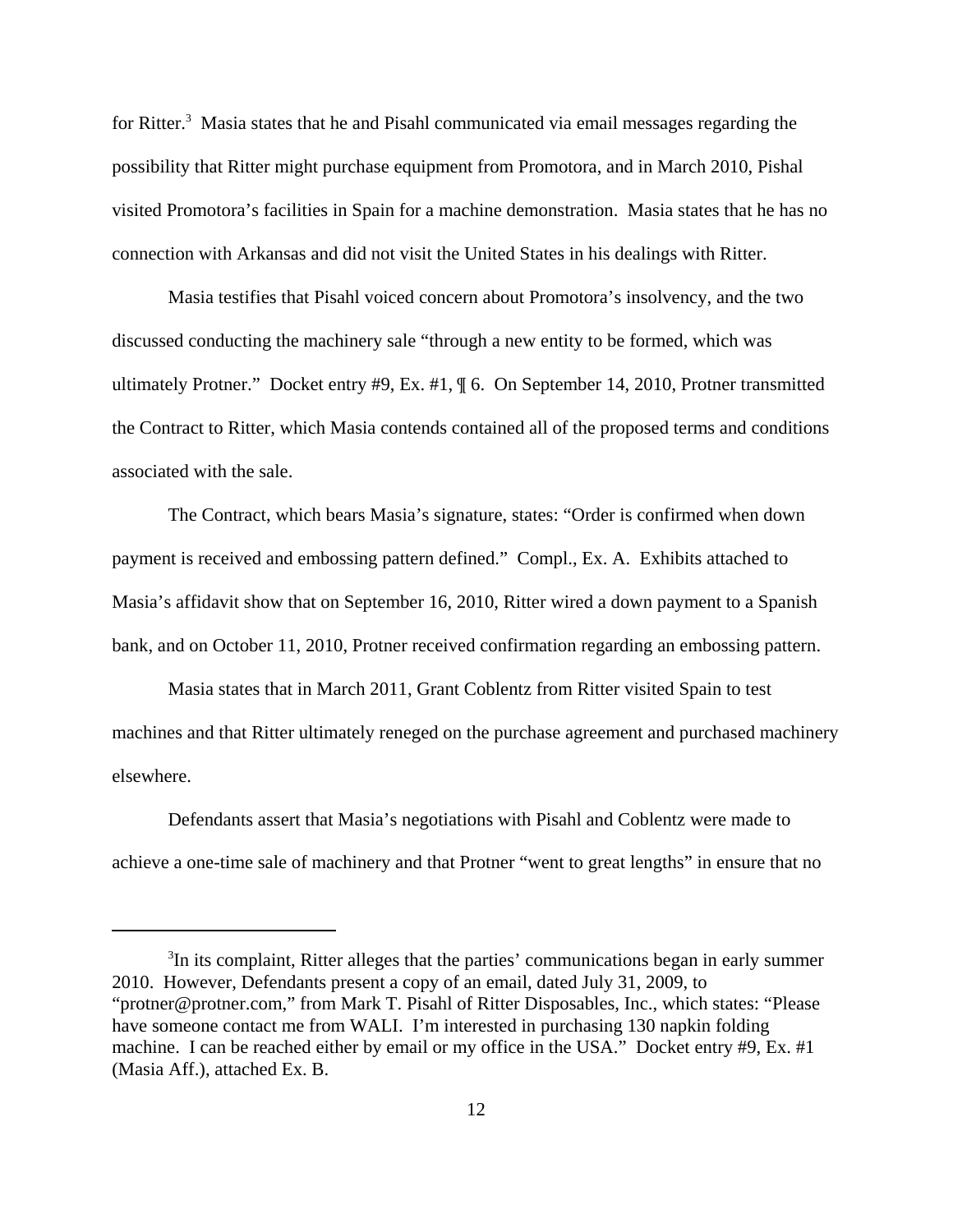contact was made with any country outside of Spain. Defendants contend that the parties agreed that the machinery would be built in Spain, inspected in Spain, and retrieved by Ritter in Spain and that any disputes arising from the transaction would be arbitrated in Spain.

In response to Masia's affidavit, Pisahl testifies that at no time was he aware that an entity known as Promotora was insolvent. Pishal further testifies that based on multiple verbal, email, and telephone communications he had with Masia, Masia was aware that machinery purchased by Ritter would be installed, maintained, and warrantied in Arkansas. According to Pisahl, the parties contemplated the use of Protner employees to assist in the installation and startup of the machinery in Arkansas.

Viewing the record in a light most favorable to Ritter, the Court now assesses Protner's purposeful contacts with the state of Arkansas. Ritter contends that Protner was not properly incorporated when Masia sent the Contract to Ritter on September 14, 2010, but Ritter acknowledges that Protner obtained a deed of incorporation by September 24, 2010. *See* docket entry #14, Ex. E (Aurrecoechea Aff.). Additionally, email communications between Protner and Ritter dated after September 24, 2010 indicate that Protner adopted the Contract and any related pre-incorporation negotiations by Masia. Accordingly, the Court finds that Masia's preincorporation activities are properly assigned to Protner. *See Rees v. Mosaic Technologies, Inc*., 742 F.2d 765, 769 (3rd Cir. 1984)(citations omitted)("The acts of ratification relate back to the time of the original activities and establish an agency relationship permitting the acts of the promoter to constitute, in effect, acts done by the corporation.").

In the course of negotiating and carrying out the parties' transactions, Protner sent multiple email communications to Ritter and placed telephone calls to Ritter in Arkansas.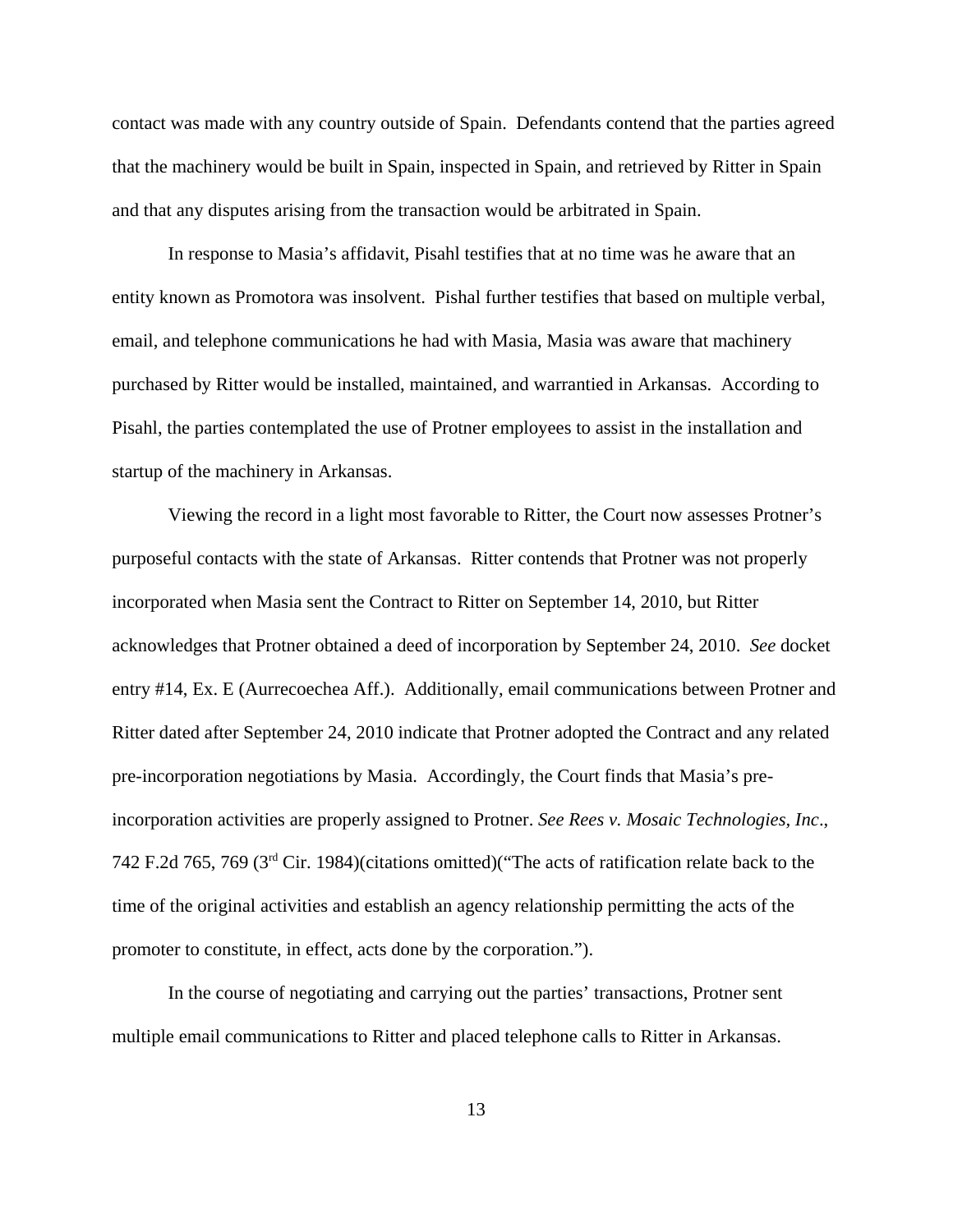Although such contacts alone are not sufficient to satisfy due process requirements, they count toward minimum contacts that support personal jurisdiction. *See Northrup King Co. v. Compania Productora Semillas Algodoneras Selectas, S.A.*, 51 F.3d 1383, 1388 (8<sup>th</sup> Cir. 1995). Protner also transmitted the Contract to Protner in Arkansas.<sup>4</sup>

Also relevant are the terms of the Contract. *See K-V Pharmaceutical Co. v. J. Uriach & CIA, S.A.* 648 F.3d 588, 594 ( $8<sup>th</sup>$  Cir. 2011)(finding that contract terms and future consequences contemplated in fashioning contract terms relevant, even where terms not carried out). The Supreme Court has held that an individual's contract with an out-of-state party, standing alone, is insufficient to establish sufficient minimum contacts in the other party's home forum to support personal jurisdiction. *See Burger King Corp. v. Rudzewicz*, 471 U.S. 462, 479, 105 S. Ct. 2174, 2184-85 (1985). Instead, the Court has "emphasized the need for a 'highly realistic' approach that recognizes that a 'contract' is 'ordinarily but an intermediate step serving to tie up prior business negotiations with future consequences which themselves are the real object of the

This contract by and between:

- RITTER DISPOSABLES, INC. 4166 Mid America Blvd. P.O. Box 321 Marion, AR 72364 U.S.A.
	- PROTNER NEUVAS TECNICAS, S.L. Av. La Lianona, 13-15 Pol. Ind. Algers 03820 Cocentaina (Alicante) SPAIN

Compl., Ex. A.

<sup>&</sup>lt;sup>4</sup>The Contract sets forth the following introductory statement, which includes Ritter's Arkansas address: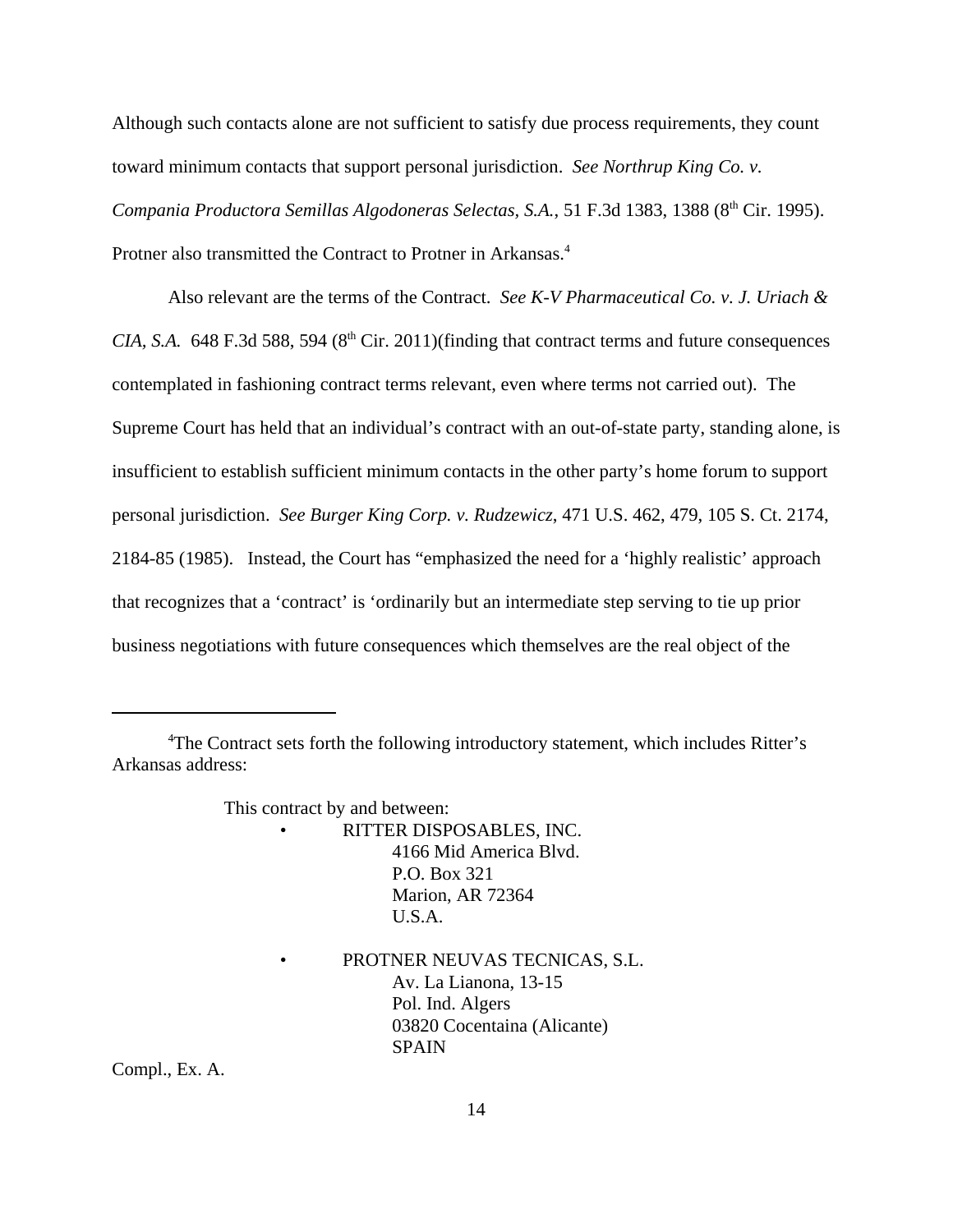business transaction.'" *Id*. (citing *Hoopeston Canning Co. v. Cullen*, 318 U.S. 313, 316-317, 63 S.Ct. 602, 604-605 (1943)). In a contract case, in determining whether a defendant purposefully established minimum contacts with the forum state, pertinent factors include the parties' prior negotiations, contemplated future consequences, the terms of the contract, and the actual course of dealings. *See Burger King*, 471 U.S. 462 at 479, 105 S.Ct. 2174.

The Contract, drafted on Protner's letter head, contains Masia's signature and a signature block reserved for Ritter Disposables, Inc., Mark T. Pisahl. It appears that Protner contemplated that the Contract would be partially executed in Arkansas. The terms of the Contract indicate that Protner envisioned a long-term relationship with Ritter that would include substantial contacts with the forum state, including the possibility that Protner employees or agents would be present in Arkansas to assist with installation and maintenance of the machinery. The Contract also provides that Protner would retain ownership of the machinery until receipt of the final payment, which would occur after the acceptance and installation of the machinery in Arkansas. Furthermore, the Contract provides that after delivery, Protner would retain industrial property rights related to the machinery, and the Contract dictates that Ritter may not sell the machinery to Protner's competitors.

Considering Protner's communications directed to Arkansas and the terms of the Contract, the Court finds that the nature, quality, and quantity of Protner's contacts with the forum state and the relationship of those contacts with this cause of action, favor a finding that Protner is subject to personal jurisdiction in Arkansas.<sup>5</sup>

 $5$ The Court does not find that the inclusion of a clause requiring arbitration in Spain negates personal jurisdiction or diminishes Protner's purposeful contacts with Arkansas.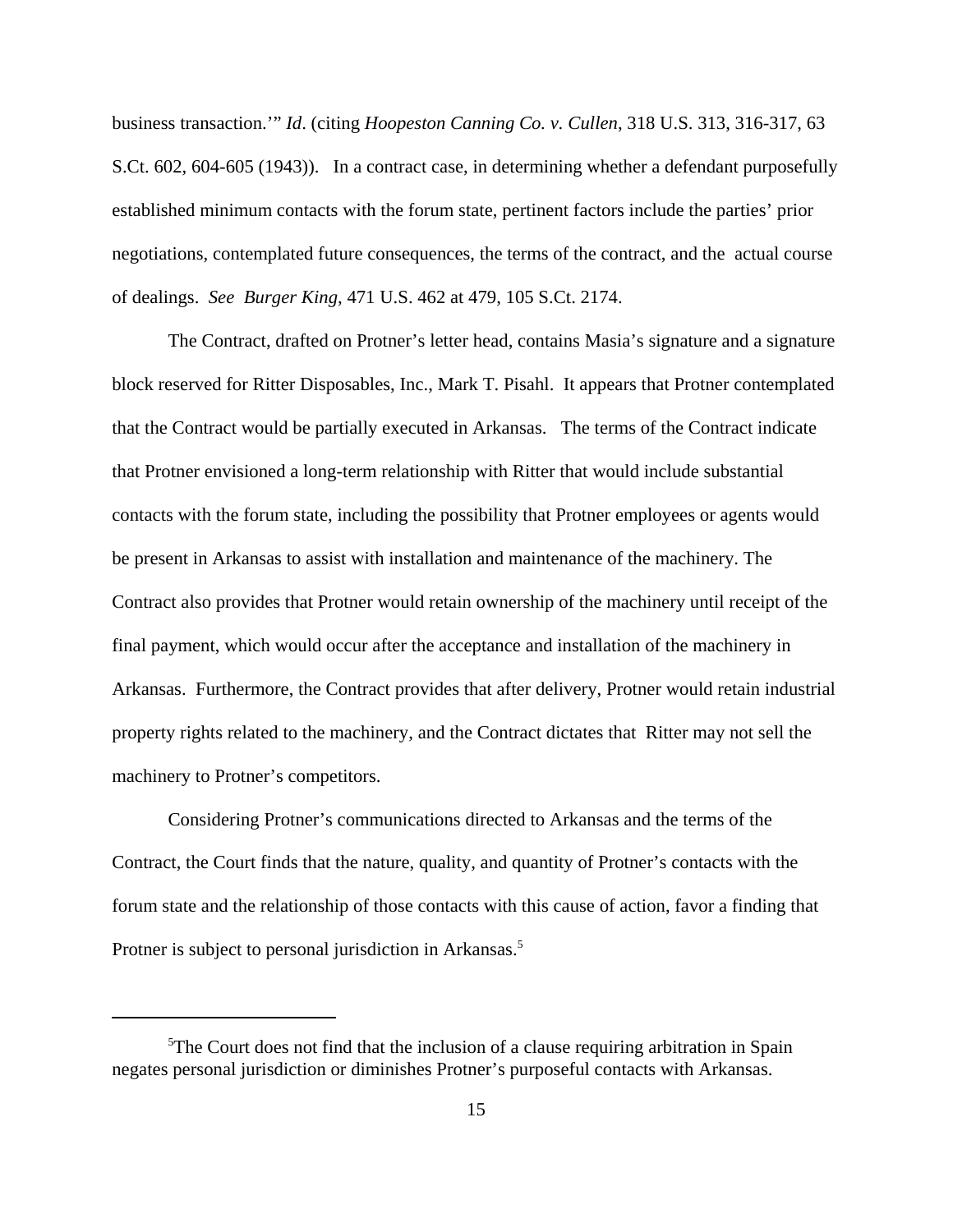The Court also finds that Arkansas has an interest in providing a forum for resident corporations such as Ritter. Finally, regarding convenience of the parties, a plaintiff is generally entitled to select the forum in which it will litigate, and any inconvenience that Protner will experience by litigating in this forum is equal to the hardship that Ritter would experience if forced to litigate in Spain.

In sum, the Court finds that Ritter has made an adequate *prima facie* showing of personal jurisdiction over Protner. However, Ritter has failed to make the same showing with respect to Masia in his personal capacity. Personal jurisdiction over a corporation does not automatically include personal jurisdiction over the corporation's employees and representatives. *See Dakota Industries, Inc. v. Ever Best Ltd.* 28 F.3d 910, 915 (8<sup>th</sup> Cir. 1994)("Whether an individual is subject to the jurisdiction of a federal court is a separate threshold issue, which the district court conflated with the issue of the individuals' liability for corporate actions."). It appears from the record that Masia's only activities directed at Arkansas consisted of email communications and telephone calls to Ritter. Ritter does not claim that Masia is a party to the Contract or that Masia exerts such control over Protner that he and Protner can be viewed as one in the same.<sup>6</sup> Accordingly, the Court finds that Ritter has failed to show that Masia had contacts with Arkansas sufficient to confer personal jurisdiction here.

### **IV. Conclusion**

For the reasons stated, the Court finds that Defendants' motion to dismiss should be and

<sup>6</sup>Ritter alleges that Masia misrepresented Protner's corporate status during negotiations, but Ritter does not bring a separate claim against Masia based on his alleged misrepresentations.